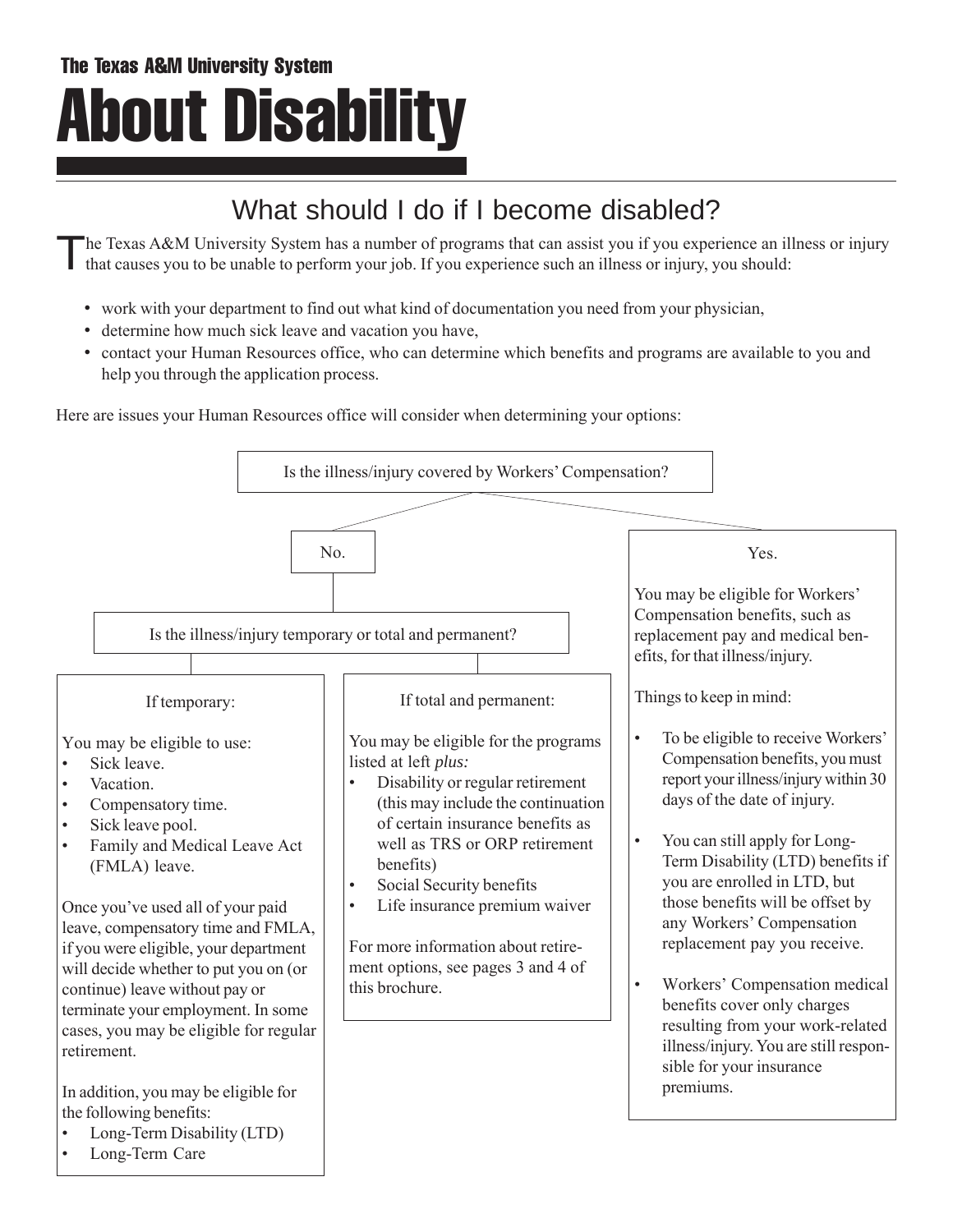## What disability-related benefits are available if I become disabled?

○○○○○○○○○○○○○○○○○○○

○○○○○○○○○○○○○○○○○○○○○○○○○○○○○

○○○○○○○○○

○○○○○○○○○○○○○○○○○○

#### Long-Term Disability

If you are enrolled in Long-Term Disability (LTD), you may be eligible for benefits regardless of whether an illness/injury is temporary or permanent, as long as it results in absence from work or reduction in work hours for more than 90 days. Partial disability benefits may be available if your work capacity is reduced (for example, if a disability results in your schedule being reduced from full-time to half-time).

If you begin receiving retirement benefits (see pages 3 and 4), your LTD benefit will be reduced by the amount you are receiving in retirement benefits.

You should apply for LTD benefits as soon as it becomes clear that you may be absent for more than 90 days.

More information about your LTD benefits is included in the plan description booklet. This booklet is also also available through your Human Resources office and online at

http://assets.system.tamus.edu/files/ [benefits/pdf/ae/FY20/SPD/SpdLTD.pdf](http://assets.system.tamus.edu/files/benefits/pdf/ae/FY20/SPD/SpdLTD.pdf).

#### Life Insurance Premium Waiver

If you are totally and permanently disabled and unable to perform *any* occupation, you should contact your Human Resources office to apply for Waiver of Premium status. If approved, your premiums for Basic/ Alternate Basic Life, Optional Life and Dependent Life will be waived until you reach age 65, as long as you remain disabled.

#### Social Security Disability Benefits

If you are totally and permanently disabled and unable to perform any occupation, you should apply for Social Security disability benefits by calling (800) 772-1213. If approved, you will be eligible for these benefits six months after the onset of your disability. If you remain totally and permanently disabled, you will be eligible for Medicare benefits after receiving Social Security payments for 24 months.

#### Long-Term Care

If you are enrolled in the Long-Term Care plan, you may be eligible for benefits relating to skilled care or custodial care in a nursing home, home health care or adult day care. For more information, call John Hancock, the plan administrator, at (800) 498-9100.

#### Reasonable Accommodations

○○○○○○○○○○○○○○○○○○○○○○○○○○○○○○○○○○○○○○○○○○○○○○○○○○○○○

○○○○○○○○○

In accordance with the Americans with Disabilities Act of 1990, reasonable accommodation possibilities (changes or adjustments in the job or the work environment that would permit you to continue doing your job) will be investigated. If you are enrolled in LTD and you have a disability that is covered by that plan, you may be eligible for workplace accommodation benefits through the LTD plan. Workplace accommodation benefits are also available through the Accidental Death and Dismemberment plan for injuries covered by that plan.

#### Retirement Benefits

For information about retirement benefits, see pages 3 and 4.

# Will I still be eligible for my other A&M System benefits, including the employer contribution?

Your ability to continue enrollment in A&M System insurance benefit programs and receive the employer contribution depends on your situation.

- If you become disabled but you are on sick leave, vacation or sick leave pool, or are using compensatory time, your benefit coverages will continue and you will receive the employer contribution.
- If you are placed on leave without pay for any reason, you can continue participating in your benefit programs by paying the

appropriate premiums. However, you will not be eligible to receive the employer contribution unless your leave without pay runs concurrently with your FMLA leave.

If your employment is terminated, you can continue receiving health/ dental/vision benefits and participating in a health care spending account through COBRA for up to 18 months and/ or convert some optional coverages to individual policies. If you are subsequently approved for Social ○○○○○○○○○○○○○○○○○○

Security benefits, you may qualify for an additional 11-month extension of COBRA benefits. If you continue benefits through COBRA, you will not be eligible to receive the employer contribution.

Insurance benefit eligibility for individuals who qualify for regular or disability retirement is discussed on page 4 of this brochure.

For more information about continuing your benefit coverage, contact your Human Resources office.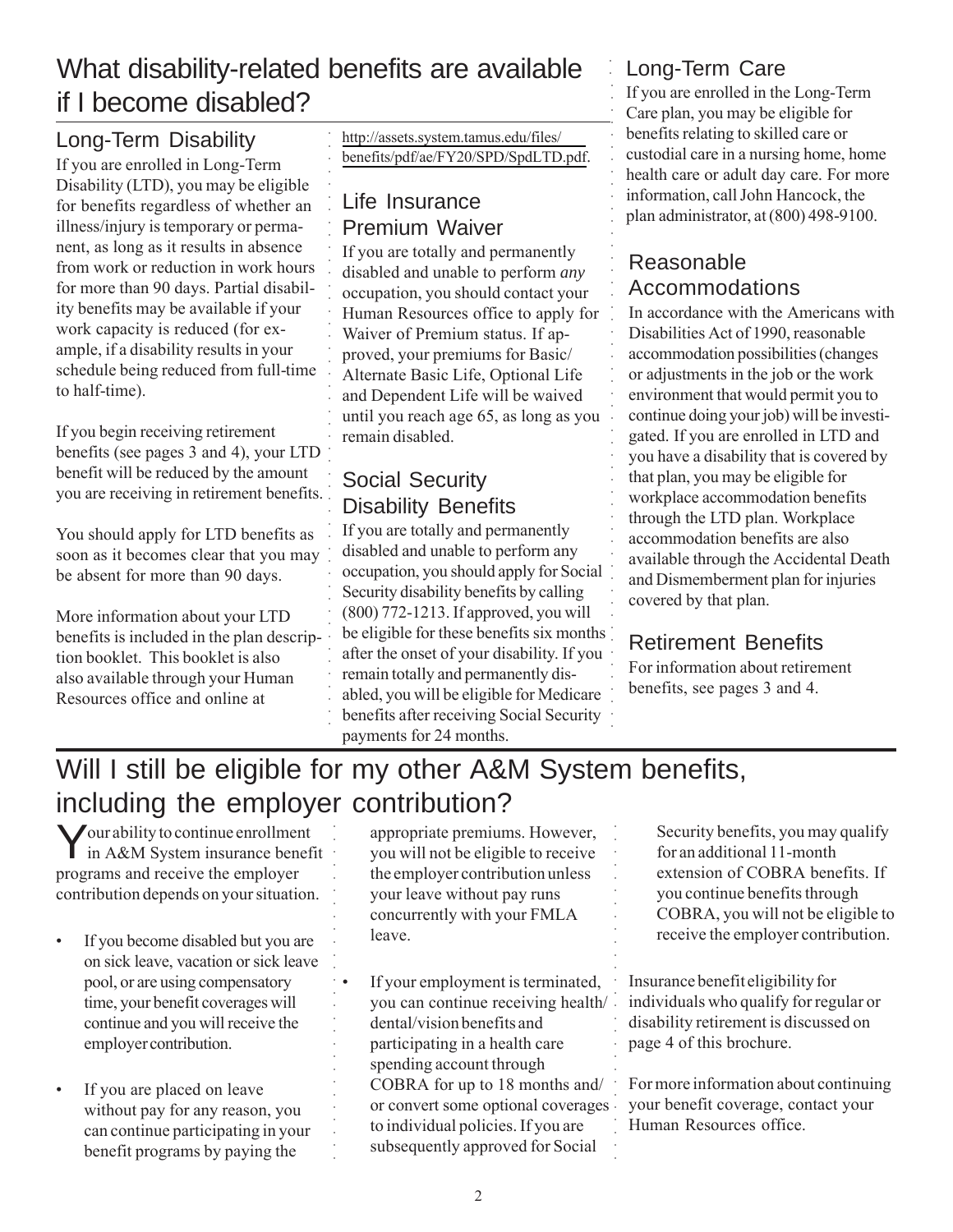# What are my retirement options if I become disabled?

If you become disabled and are eligible for retirement, you may choose to retire. If you are not eligible for regular retirement but are totally and permanently disabled from your job, you may be eligible for disability retirement. The criteria listed on this page are for retirement eligiblity only. For a list of criteria you must meet to keep A&M System insurance coverages, see page 4 of this brochure.

#### **If you are in the Teacher Retirement System of Texas (TRS), you may qualify for:**

#### **Regular (age-based) retirement**

You qualify for regular retirement if you are at least age 55 and have at least 5 years of creditable state service\*, or your age plus years of service equal at least 80, or you have at least 30 years of service.

#### **or**

#### **Disability (health-based) retirement**

You can qualify for disability retirement, regardless of your age, if you meet the disability retirement standards set by the Teacher Retirement System (TRS). Under these standards, you must be unable to perform your job because of a total and permanent disability. You may pay income tax on your TRS disability annuities.To apply for disability retirement, contact TRS at (800) 223-8778.

#### **If you have 10 or more years of creditable state service\***

You are eligible for a TRS disability retirement annuity of at least \$150 per month indefinitely or until you are no longer disabled and do not meet the regular TRS service retirement criteria described above under "Regular (agebased) retirement."

#### **If you have fewer than 10 years of creditable state service\***

You are eligible for a TRS disability retirement annuity of \$150 per month payable for the number of months you were covered by TRS, the duration of your disability, or the duration of your life, whichever is less. When determining the duration of your disability annuity payments, TRS will credit you with 12 months of service for every fiscal year in which you worked at least 4½ months. For any year in which you worked less than 4½ months, you will receive credit only for the number of months you worked.

### **If you are in the Optional Retirement Program (ORP), you may qualify for:**

#### **Regular (age-based) retirement**

Same as "Regular (age-based) retirement" for TRS participants (above).

**or**

#### **Disability (health-based) retirement**

ORP does not provide a separate disability retirement benefit like TRS. If approved for disability retirement, you may begin receiving distributions from your ORP account(s) immediately or you may delay distributions until a future date, such as when LTD benefits end. When your ORP distributions begin, you may pay income tax on the distributions. To apply for disability retirement, contact your Human Resources office.

*\* Creditable state service is service that qualifies under the Teacher Retirement System (TRS), the Optional Retirement Program (ORP) or the Employees Retirement System of Texas (ERS).*

*This brochure provides an overview of what you should do if you become disabled. It discusses ORP and how it pertains to disability retirement, but it is not intended to give you tax or investment advice. You should contact a professional financial advisor for assistance with your tax/investment situation. If you have questions about the information provided in this brochure, or if you need further assistance, please contact your Human Resources office.*